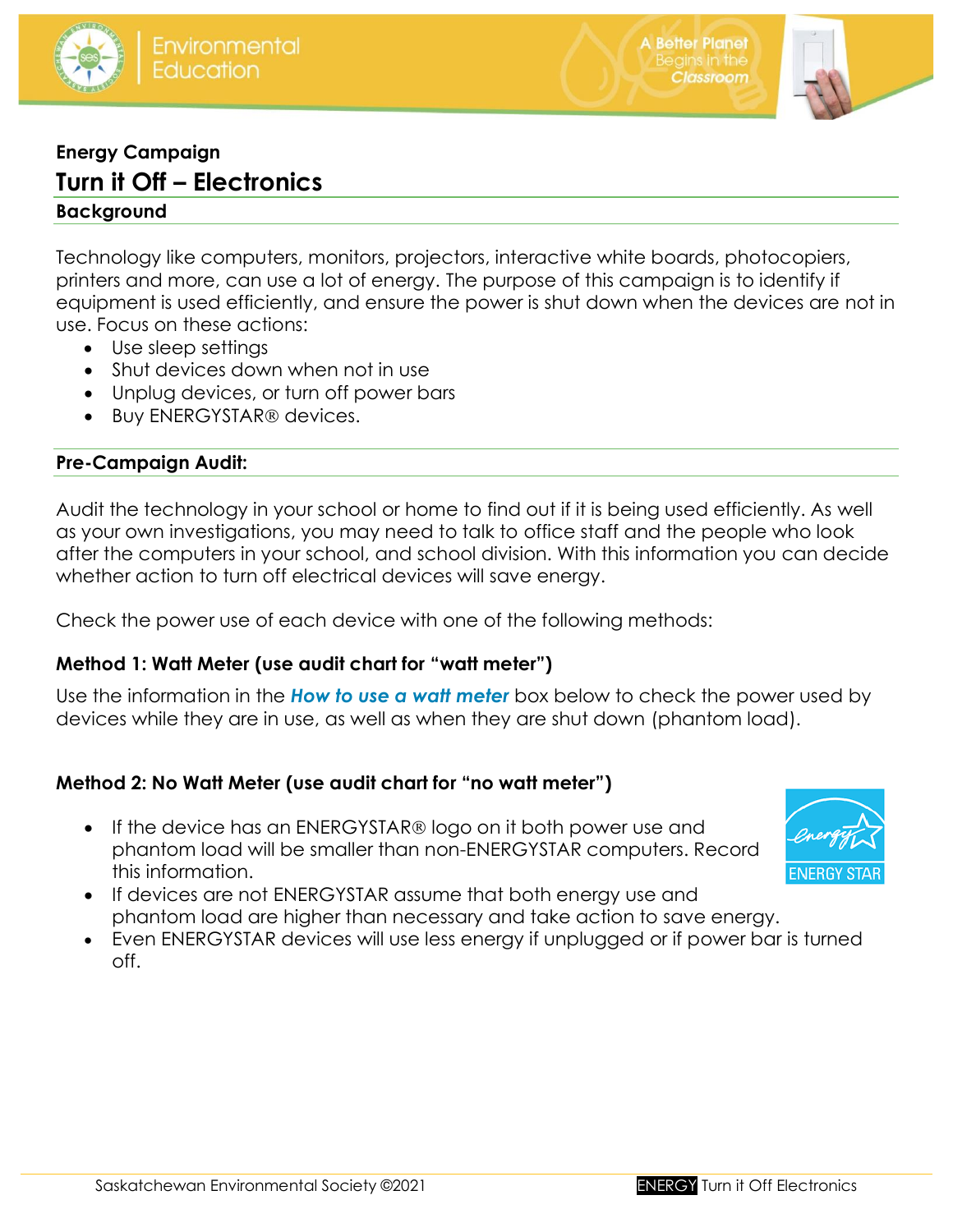



*Phantom load***,** *also known as standby power,* is the electric power used by equipment even when it is turned off. It is using that power in order to be ready to come back on quickly. Although the amounts of power for each device may be small, the energy consumption from all the electrical devices in your school or home that have a phantom load adds up to a lot of wasted electricity. It is using some power if it:

- has a clock,
- has a remote control,
- has a visible light (usually green or red) when not in use,
- is programmable,
- is instant on, or
- is a SMART device.

*By reducing phantom load by 50%, the average home saves 350 kWh/year, 210 kgCO2e/year and \$5/month.*

#### *How to use a watt meter:*

Watt meters are used to measure the actual power and energy consumption of individual appliances; both when they are in use, and to measure phantom load. *Also known as a Power meter, Circuit Monitor or an Energy Use Monitor.*

There are several watt meters on the market. The functions of the meters vary. Use the User's Manual for your watt meter to modify this activity.

**Be sure you have permission to unplug something before testing it.** If you unplug a printer while someone is sending it a print job, or unplug a computer while someone is working, you may be unpopular!

Power (W):

- Plug the watt meter into the wall and plug the device into the watt meter.
- Set the meter to show watts (W).
- Turn the electrical device on and wait a minute for the numbers on the meter to stop changing. Be patient.
- The unit will read how many watts your device is consuming while in use. Record it on the audit chart in the "in use" column.

Phantom Load (W):

- Turn off the electrical device. Wait a minute for the numbers on the watt meter to stop changing.
- The unit will read how many watts the device is still consuming. This power is the **phantom load**. Note that if the power is less than 0.5 W, the unit will read 0-0.5 W. The meter is unable to read power smaller than 0.5 W. Record it on the audit chart in the "not in use" column.

Use the audit information to decide which devices to target in order to save energy. **Note:**  Even if the decision is made to keep some electrical devices on to maintain programs, (e.g. photocopier) you can focus on other devices that could be shut down or unplugged when not in use, like computers, or microwaves.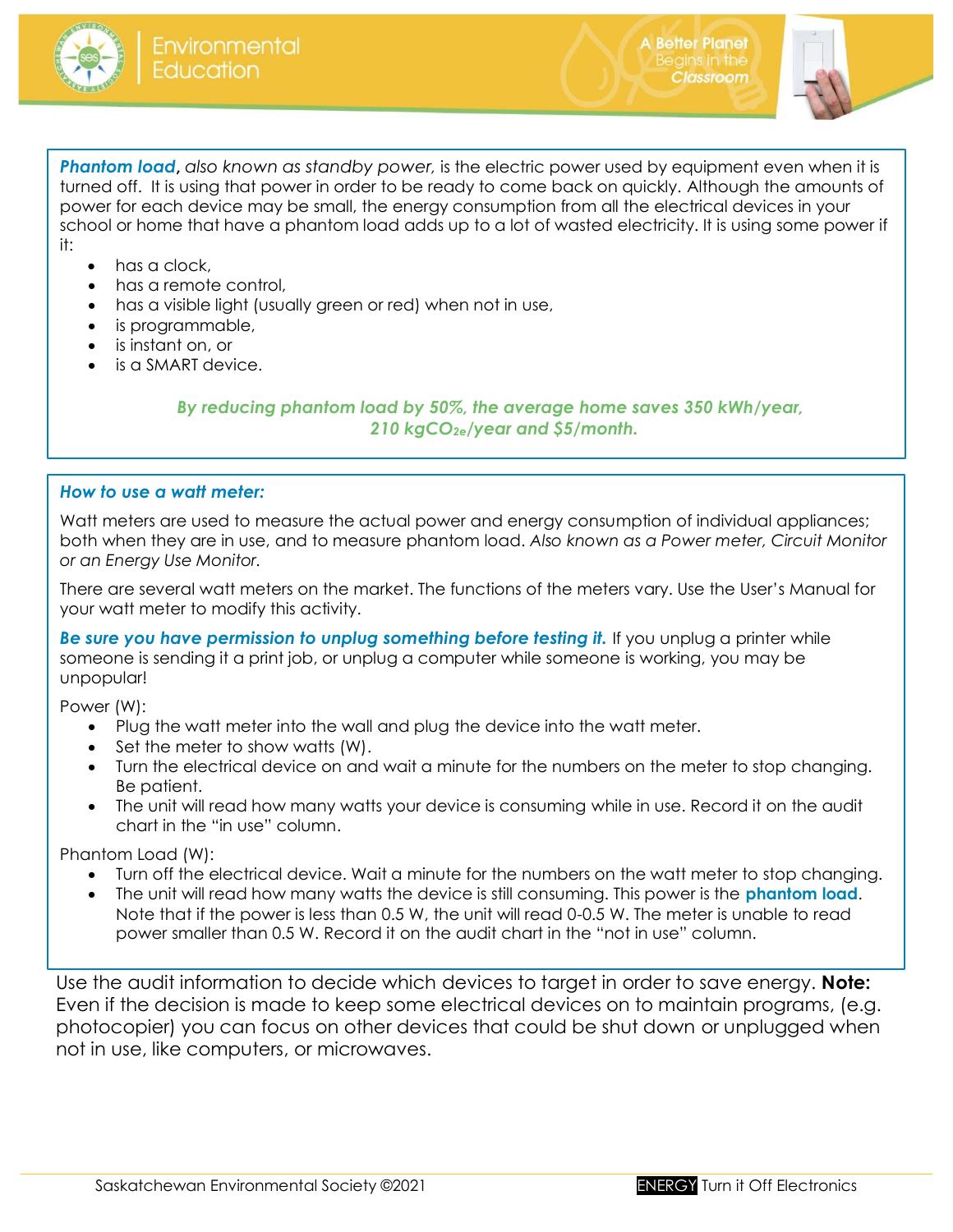



**A Better Planet** 

**Classroom** 

## **Education and Monitoring**

Meet with computer or office staff to find out what solutions work for your school. Focus on these actions:

Use Sleep Settings:

- Use sleep settings to save energy on computers, monitors, interactive white boards, photocopiers and more.
	- Sleep settings vary from 30 seconds to 3+ hours. Choose the shortest time that is practical to save the most energy.
	- Look up "how to change sleep settings" and follow the steps.

Shut devices down when not in use:

- Use timers to automatically turn devices off during inactive hours.
- Shut down computers at the end of each day. Schedule updates for a specific day (e.g. Monday night) to allow for devices to be shut down at other times.
- Shut down monitors, interactive white boards, etc. at the end of each day.
- Shut down other devices like coffee makers, speakers, etc. when not in use.

Reduce Phantom Load:

- Unplug devices when not in use.
- Plug devices into power bars that are turned off at the end of each day.
- Use **smart** power bars in situations where there are programmed devices. These power bars maintain phantom load to a programed or network connected device, while shutting down power to other devices on the bar.

Buy ENERGYSTAR<sup>®</sup> devices:

• Speak to the people who buy devices at school or home and ask them to choose ENERGY STAR when replacing electrical devices. They use energy efficiently both while in use, and asleep.

Communicate your plan:

- Prepare posters, announcements and class presentations to explain how to save energy using sleep settings, shutting down devices, and unplugging devices.
- Place energy saving information on or near devices so it will be seen and will act as a reminder to students and staff.
- Prepare newsletter items to let families know how to take action in order to save energy and money.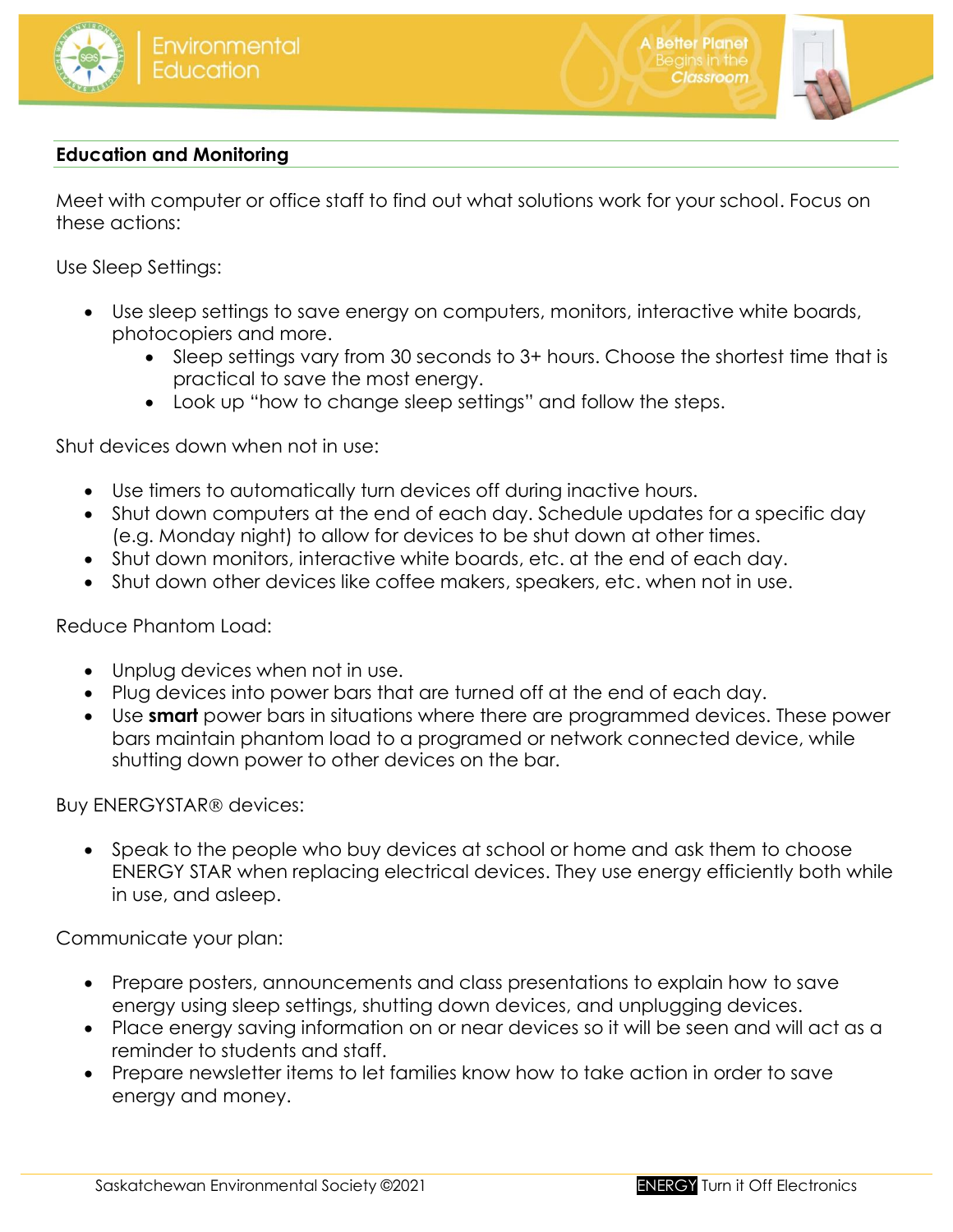

A Better Planet<br>Begins in the<br>Classroom

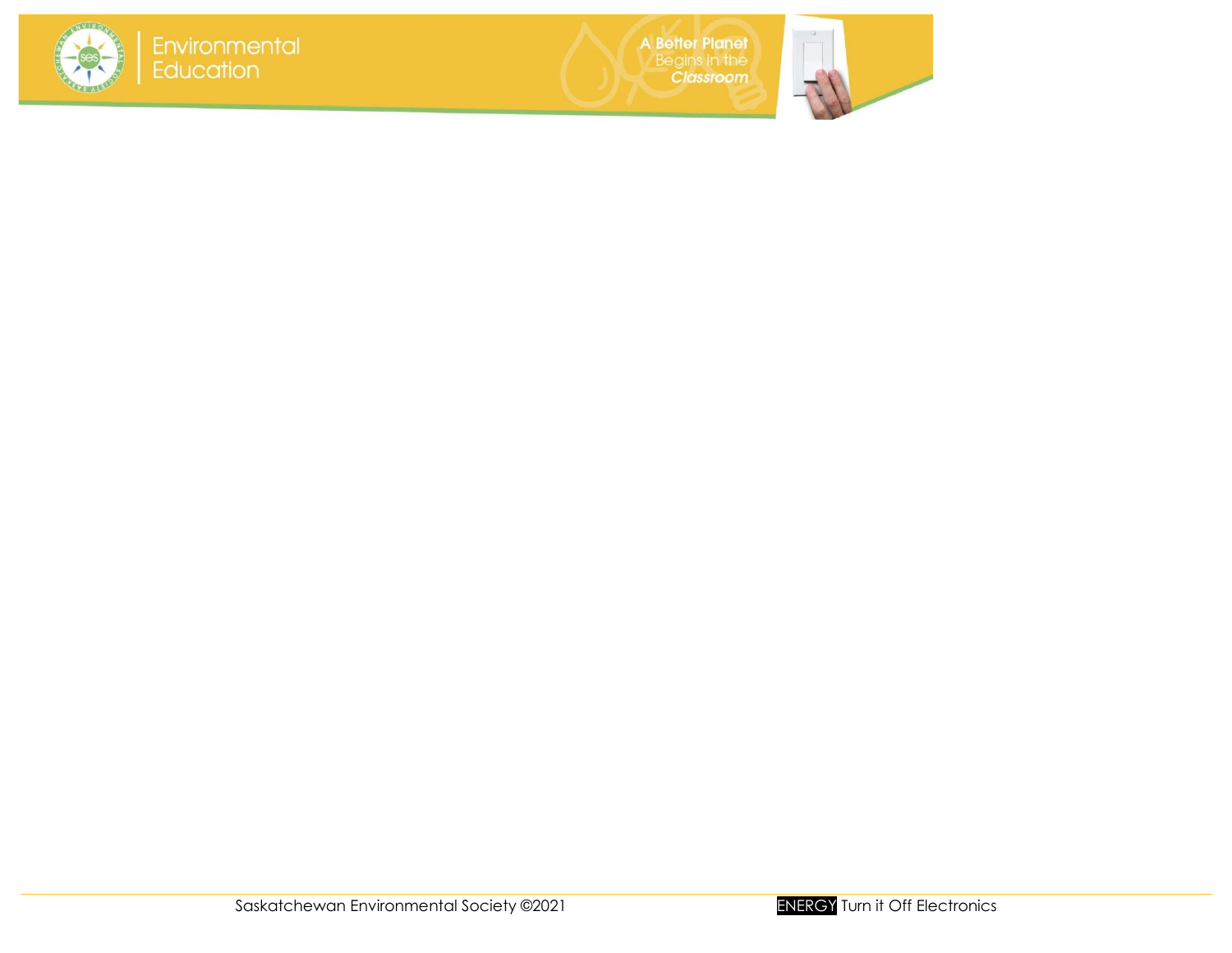



## **Calculate Greenhouse Gas Emissions**

| <b>Device</b>            | Energy(kWh)                                        |                                       | <b>Greenhouse Gas Emissions</b><br>$CO_{2e}$ = kWh/yr x 0.5kgCO <sub>2e</sub> = kgCO <sub>2e</sub> /yr |                                                                      |
|--------------------------|----------------------------------------------------|---------------------------------------|--------------------------------------------------------------------------------------------------------|----------------------------------------------------------------------|
| <b>Electrical Device</b> | In Use                                             | Not in Use                            | In Use                                                                                                 | Not in Use                                                           |
| E.g.: computer           | 0.225 kWh x 195<br>school days/yr<br>$= 44$ kWh/yr | 0.058 kWh x 365 days<br>$= 21$ kWh/yr | 44 kWh x 0.5 kgCO <sub>2e</sub><br>$= 26 \text{ kgCO}_{2e}/yr$                                         | 21 kWh/yr x 0.5 kgCO <sub>2e</sub><br>$=12.6$ kgCO <sub>2e</sub> /yr |
|                          |                                                    |                                       |                                                                                                        |                                                                      |
|                          |                                                    |                                       |                                                                                                        |                                                                      |
|                          |                                                    |                                       |                                                                                                        |                                                                      |
|                          |                                                    |                                       |                                                                                                        |                                                                      |
|                          |                                                    |                                       |                                                                                                        |                                                                      |
|                          |                                                    |                                       |                                                                                                        |                                                                      |
|                          |                                                    |                                       |                                                                                                        |                                                                      |
|                          |                                                    |                                       |                                                                                                        |                                                                      |
|                          |                                                    |                                       |                                                                                                        |                                                                      |
|                          |                                                    |                                       |                                                                                                        |                                                                      |
| Totals                   | Total in-use energy<br>/year                       | Total phantom load<br>energy/year     | Total in-use CO <sub>2e</sub> /yr                                                                      | Total not in-use CO <sub>2e</sub> /yr                                |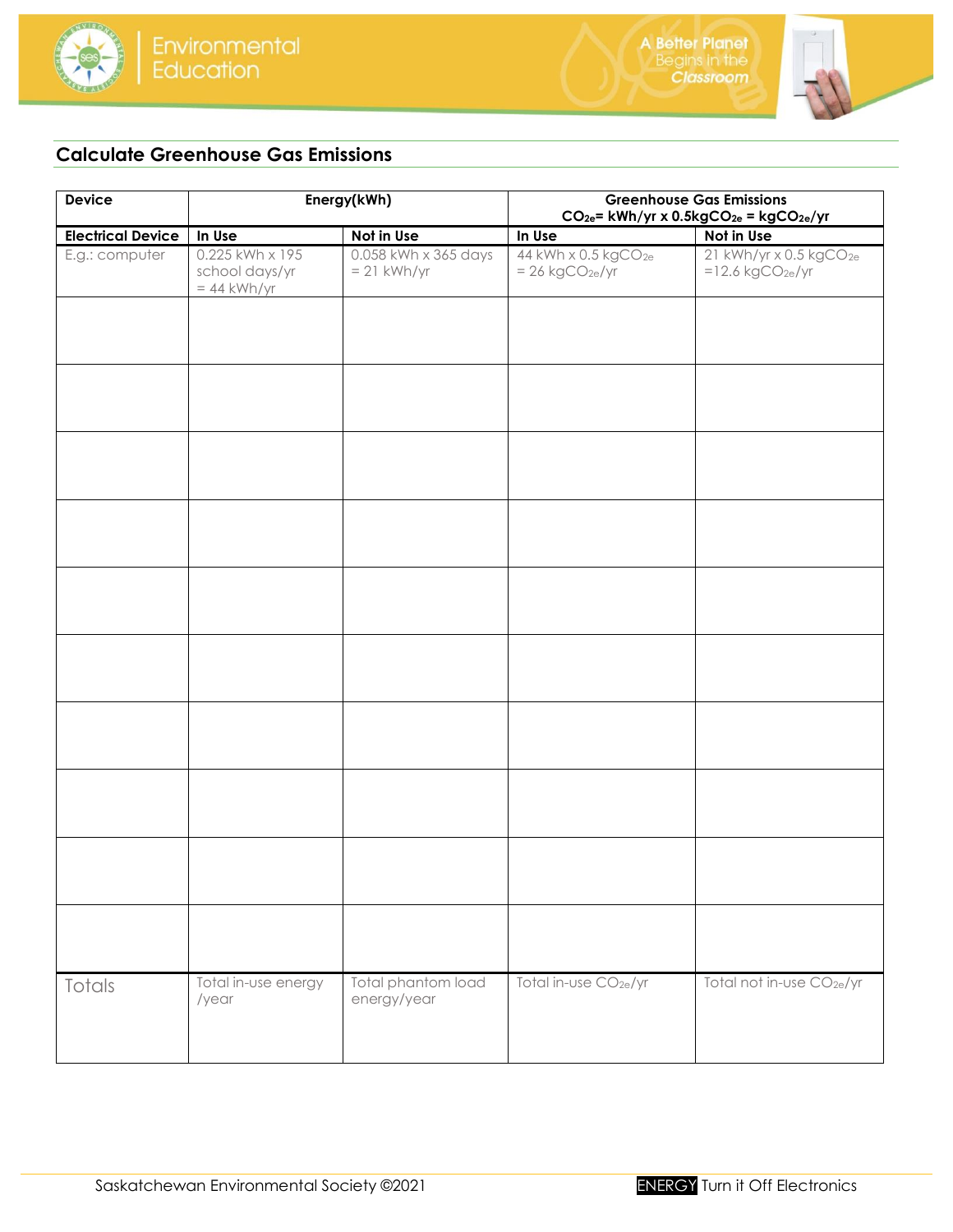



**Better Planet** 

ains in the

**Classroom** 

## **Post Campaign Audit**

Return to the same rooms that you checked for the pre-campaign audit and check the devices again. Return at approximately the same time of day that you did the precampaign audit. Record your readings on a new copy of the chart.

Compare pre and post audit results. Did you reduce energy use?

Discussion questions:

- 1. Which devices used the most energy when turned off?
- 2. Which solutions to reduce energy use worked in your school?
- 3. Did you reduce energy use at home? How? In which devices?
- 4. If you had a watt meter, do some math. Calculate the following: (see calculate greenhouse gas emissions chart)

Total energy:

- How much energy does the device use in a year? (see Energy, In Use column)
- How much does that cost in a year? (Multiply the kWh/yr x \$0.13/kWh)
- What are the  $CO_{2e}$  emissions each year from that energy? (Multiply kWh/yr x  $0.5kgCO_{2e}$ )

Phantom load:

- What is the total energy per year the device consumed while not in use?
- How much does that cost in a year? (electricity is \$0.13/kWh)
- What are the  $CO_{2e}$  emissions each year from that energy?

Energy saved by actions:

- What is the total energy saved by your actions per year? (Pre-audit kWh/yr – post-audit kWh/yr)
- How much money has that saved in a year? (electricity is \$0.13/kWh) (Energy saved (kWh/yr) x \$0.13/kWh)
- How much have  $CO_{2e}$  emissions been reduced each year from that energy? (Pre-audit kgCO<sub>2e</sub> – post-audit kgCO<sub>2e</sub>)
- 5. If you didn't have a watt meter, compare the hours in-use in the pre and post audit.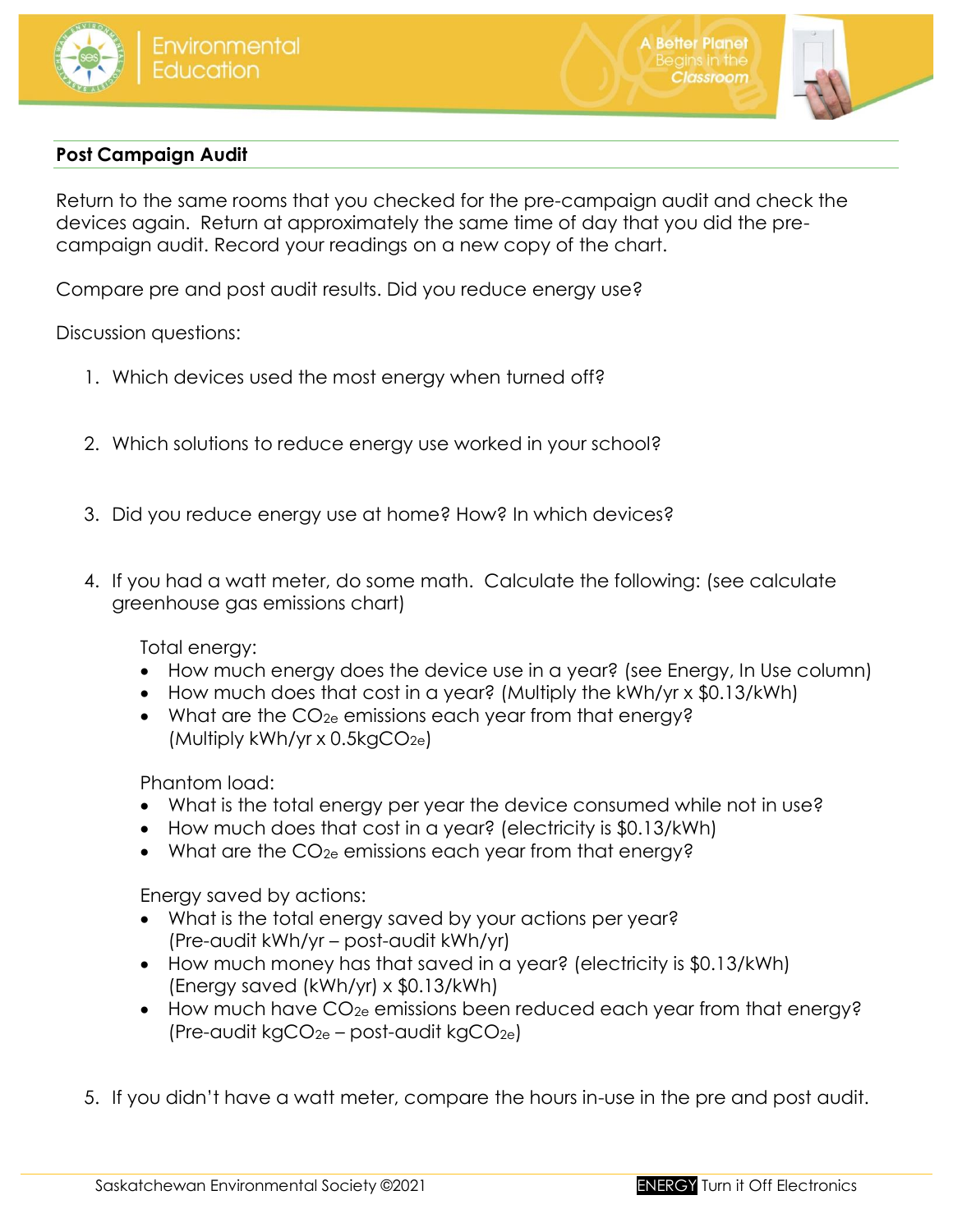



## **Curriculum Connections**

**Grade 4 Mathematics: Outcomes N4.1** Demonstrate an understanding of whole numbers to 10 000 (pictorially, physically, orally, in writing, and symbolically). **N4.2** Demonstrate an understanding of addition of whole numbers with answers to 10 000 and their corresponding subtractions (limited to 3 and 4-digit numerals). **N4.3** Demonstrate an understanding of multiplication of whole numbers (limited to numbers less than or equal to 10). **N4.4** Demonstrate an understanding of multiplication (2- or 3-digit by 1-digit). **N4.5** Demonstrate an understanding of division (1-digit divisor and up to 2-digit dividend) to solve problems. **N4.7** Demonstrate an understanding of decimal numbers in tenths and hundredths (pictorially, orally, in writing, and symbolically). **P4.1** Demonstrate an understanding of patterns and relations. **SS4.1** Demonstrate an understanding of time. **SP4.1** Demonstrate an understanding of many-to-one correspondence.

**Grade 5 Social Studies: Outcome RW5.1** Explain the importance of sustainable management of the environment to Canada's future.

**English Language Arts: Outcomes CC5.1** Compose and create a range of visual, multimedia, oral, and written texts that explore and express personal thoughts shaped through inquiry. **CC5.4** Use a writing process to experiment with and produce multiparagraph narrative and persuasive compositions that clearly develop topic and provide transitions for the reader. **AR5.1** Identify strengths in viewing, listening, reading, speaking, writing, and other forms of representing. **AR5.2** Set goals to enhance the development and improvement of the skills and strategies in viewing, listening, reading, speaking, writing, and other forms of representing and take steps to achieve goals.

**Mathematics: Outcome N5.2** Analyze models of, develop strategies for, and carry out multiplication of whole numbers. **N5.3** Demonstrate, with and without concrete materials, an understanding of division (3-digit by 1-digit) and interpret remainders to solve problems. **N5.6** Demonstrate understanding of decimals to thousandths. **P5.2** Write, solve, and verify solutions of single-variable, one-step equations with whole number coefficients and whole number solutions. **SP5.1** Differentiate between first-hand and second-hand data.

**SP5.2** Construct and interpret double bar graphs to draw conclusions.

**Grade 6 Science: Outcome: EL6.1** Assess personal, societal, economic, and environmental impacts of electricity use in Saskatchewan and propose action to reduce those impacts. **Mathematics: Outcome: N6.3** Demonstrate understanding of the order of operations on whole numbers (excluding exponents) with and without technology. **N6.4** Extend understanding of multiplication and division to decimals (1-digit whole number multipliers and 1-digit natural number divisors). **P6.1** Extend understanding of patterns and relationships in tables of values and graphs. **SP6.1** Extend understanding of data analysis to include: line graphs; graphs of discrete data; data collection through questionnaires, experiments, databases, and electronic media; interpolation and extrapolation.